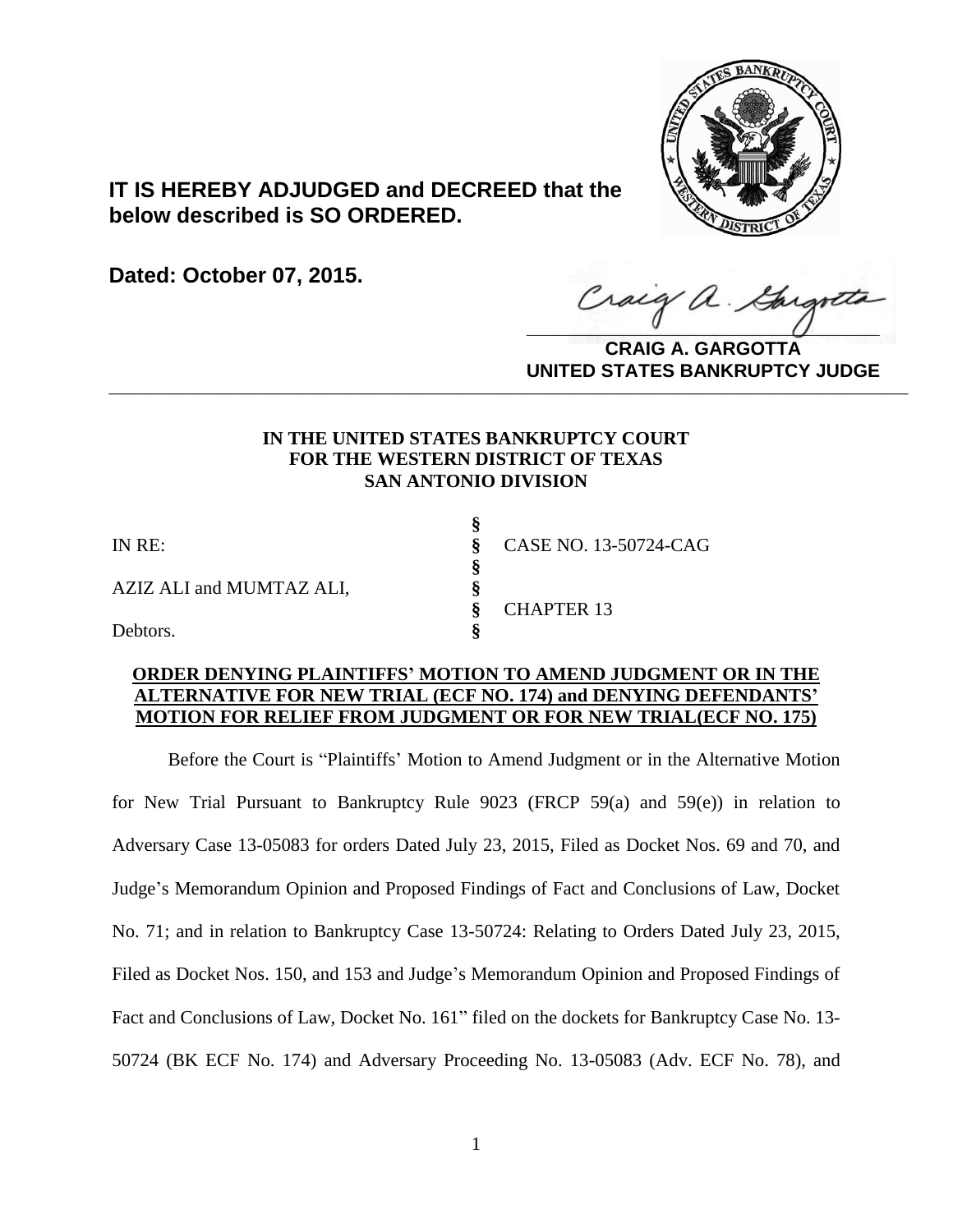Defendants' Responses thereto (BK ECF No. 182; Adv. ECF No. 83). Also before the Court is Defendants' "Motion for Relief from Judgment Pursuant to B.R. 9024 or for New Trial Pursuant to B.R. 9023 as to Orders on Proof of Claims 7-2, 9-3 & 17-1" filed on the docket for Bankruptcy Case No. 13-50724 only (BK ECF No. 175), and Plaintiffs' Response thereto (BK ECF No. 181).

#### **PROCEDURAL HISTORY**

The various claims in this Adversary Proceeding and allegations raised in the Objections to Claim arise from a long history of personal and business connections between Plaintiffs and Defendants. Plaintiffs filed the underlying Chapter 13 bankruptcy case on March 20, 2013 (the "Petition Date").Defendants filed eleven proofs of claim on May 15, 2013 (Claims Register Nos. 7–17), to which Plaintiffs filed, and subsequently amended, objections to each of Defendants' claims, disputing their amount and validity. On September 16, 2013, Defendants responded to each of Plaintiffs' Objections. Plaintiffs commenced the Adversary Proceeding by the filing of their Complaint on October 16, 2013. Defendants filed their Answer on November 15, 2013. Thereafter, Plaintiffs twice amended their Complaint on January 31, 2014 and March 4, 2014.

Prior to filing their Answer to the Second Amended Complaint, however, Defendants filed a Motion for Partial Summary Judgment and for Judgment on Plaintiffs' Pleadings/Failure to state a Claim (hereinafter "Summary Judgment Motion") on March 12, 2014, to which Plaintiffs responded on March 28, 2014. Defendants also filed a Reply in support of the Summary Judgment Motion on April 11, 2014, and Plaintiffs filed a Surreply on April 30, 2014. The parties agreed to submit the Summary Judgment Motion to the Court for a ruling on the pleadings without the need for a hearing. On June 10, 2014, the Court delivered its oral ruling on the record and entered the Order granting, in part and denying, in part the Summary Judgment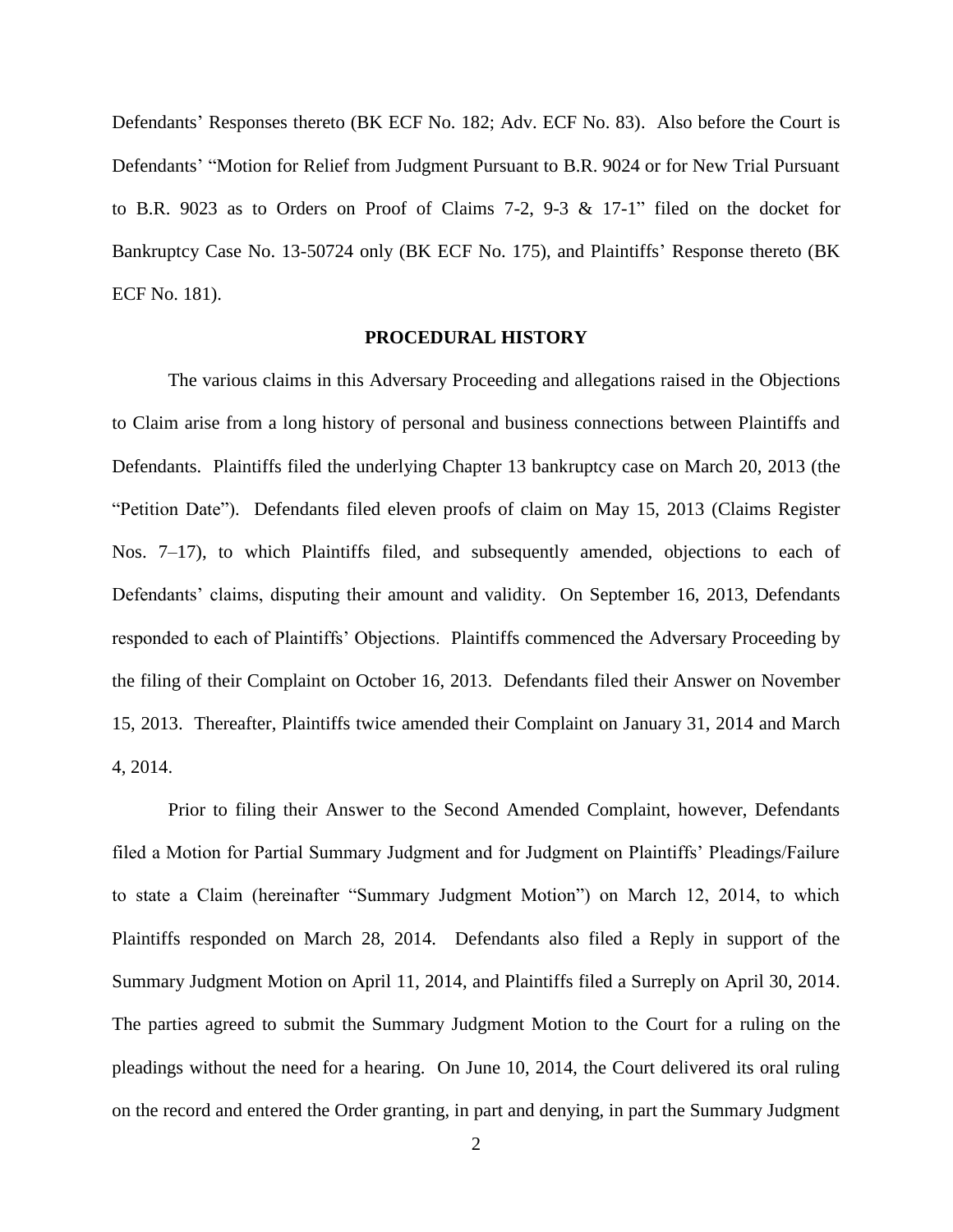Motion. Pursuant to the Court's oral ruling and Order, the Court dismissed Plaintiffs' claims for intentional infliction of emotional distress for lack of statutory authority. The Court also dismissed Plaintiffs' claim for breach of contract due to Plaintiffs' lack of standing. Additionally, the Court dismissed, without prejudice, Plaintiffs' claims for violations of the Texas Deceptive Trade Practices Act, violations of the Texas Debt Collections Act, conversion, and malpractice so that the parties could proceed on those claims in state courts where identical claims were already asserted.

The Court ordered the parties to proceed to trial on the following remaining claims: (1) breach of fiduciary duty, (2) fraud in the inducement, (3) abuse of process, (4) usury, (5) breach of partnership, (6) accounting of partnership, (7) suit to quiet title, and (8) violations of the automatic stay. Additionally, the Court ordered the parties to proceed to trial on Plaintiffs' Objections to Claim for Proofs of Claim numbers 7 through 17.

This Court conducted a six day trial from June 16, 2014, through June 20, 2014 and on June 23, 2014, before taking the matters under advisement. Trial was concluded on June 23, 2014, and the Court allowed the parties to submit post-trial proposed Findings of Fact and Conclusions of Law as well as Deposition and Transcript Excerpts.

On July 23, 2015, the Court entered its Memorandum Opinion and Proposed Findings of Fact and Conclusions of Law (hereinafter "Memorandum Opinion") in both the adversary proceeding and the bankruptcy case. The Court also entered corresponding orders on each Objection to Claim, a Final Judgment in the adversary proceeding, and an Order Providing Notice of Filing of Proposed Findings of Fact and Conclusions of Law.

On August 6, 2015, Plaintiffs filed their Motion to Amend Judgment or In the Alternative, Motion for New Trial Pursuant to Bankruptcy Rule 9023 in relation to the Memorandum Opinion; Order Providing Notice of Proposed Findings of Fact and Conclusions of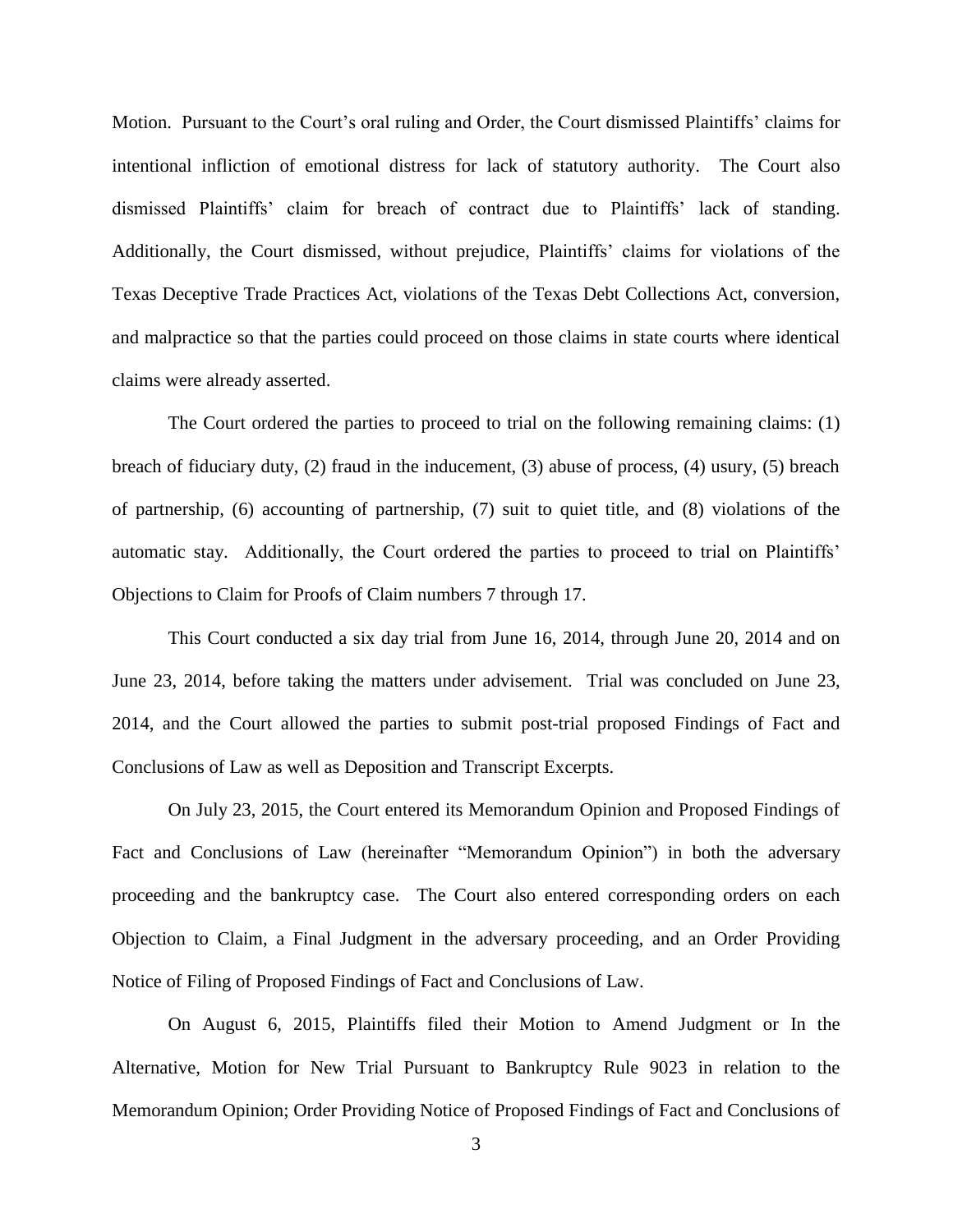Law; and Final Judgment entered in the Adversary Proceeding at Adversary ECF Nos. 69, 70 and 71 and in Relation to Orders on Objections to Claims and the Memorandum Opinion in the Bankruptcy Case at Bankruptcy ECF Nos. 150, 153 and 161. The Motion to Amend is filed in both the Bankruptcy Case (BK ECF No. 174) and in the Adversary Proceeding (Adv. ECF No. 78), but is the exact same document on each docket. Defendants' filed their Response in both the Bankruptcy Case (BK ECF No. 182) and in the Adversary Proceeding (Adv. ECF No. 83), and is also the exact same document on each docket.

Also on August 6, 2015, Defendants filed their Motion for Relief from Judgment Pursuant to Bankruptcy Rule 9024 or for New Trial Pursuant to Bankruptcy Rule 9024 as to Orders on Proofs of Claims 7-2, 9-3 and 17-1, in the bankruptcy case only (BK ECF No. 175). Plaintiffs filed their Response at BK ECF No. 181.

The Court held a hearing on the parties' motions on September 22, 2015 and took the matters under advisement. Upon consideration of the parties' motions, the pleadings in the case, the Court's Memorandum Opinion and the oral arguments of the parties, the Court declines to alter or amend its Memorandum Opinion or its corresponding judgment and orders. The Court also declines to order a new trial upon any issues involved in this case.

#### **STANDARD ON A MOTION TO ALTER OR AMEND**

Plaintiffs bring their Motion to Amend Judgment or for New Trial under Federal Rule of Bankruptcy Procedure 9023 and Federal Rules of Civil Procedure 59(a) & (e). Defendants bring their Motion for Relief from Judgment under Federal Rule of Bankruptcy Procedure 9024 and Federal Rule of Civil Procedure 60. Defendants, alternatively, move for new trial under Federal Rule of Bankruptcy Procedure 9023.

Bankruptcy Rule 9023 provides that a party may file a motion "to alter or amend a judgment" and that Rule 59 of the Federal Rules of Civil Procedure applies in cases under the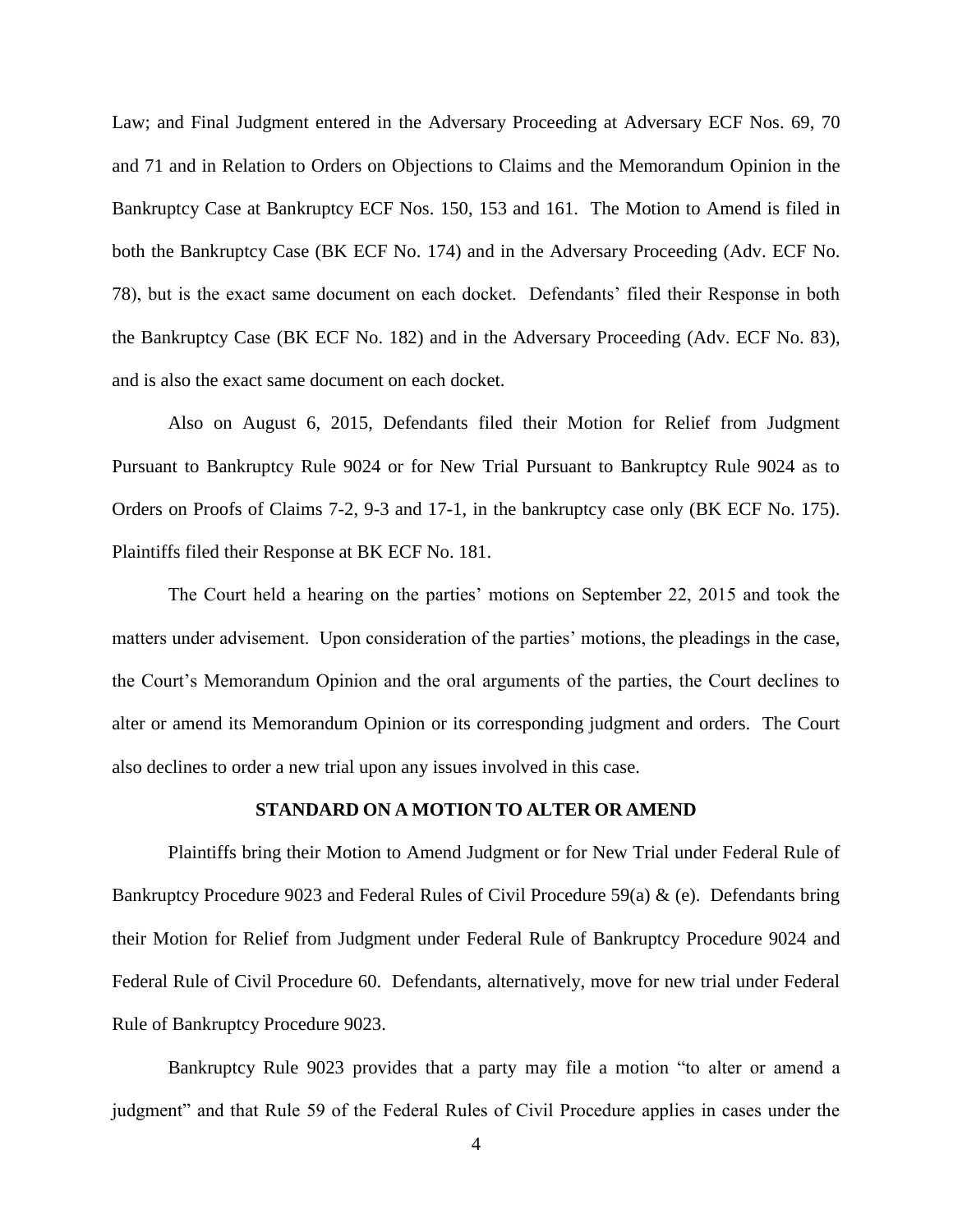Code. "A Rule 59(e) motion [made applicable through Bankruptcy Rule 9023] is a motion that calls into question the correctness of a judgment." *In re Transtexas Gas Corp.*, 303 F.3d 571, 581 (5th Cir. 2002). "Rule 59(e) is properly invoked 'to correct manifest errors of law or fact or to present newly discovered evidence.'" *Id.* (quoting *Waltman v. Int'l Paper Co.*, 875 F.2d 468, 473 (5th Cir. 1989)).

To prevail on a motion to alter or amend, the movant has the burden of establishing one of the following: 1) "the motion is necessary to correct manifest errors of law or fact upon which the judgment is based," 2) there is "newly discovered or previously unavailable evidence," 3) an alteration of the judgment is "necessary to prevent manifest injustice," or, 4) there has been "an intervening change in controlling law." *In re Save Our Springs (S.O.S.) Alliance, Inc.,* No. 07- 10642-CAG, slip op. at 4 (Bankr. W.D. Tex. June 13, 2008) (quoting 11 Charles Alan Wright, et al., *Federal Practice and Procedure* § 2810.1 (2008)); *see also In re Camp Arrowhead, Ltd.*, 451 B.R. 678, 691 (Bankr. W.D. Tex. 2011) (quoting *In re Benjamin Moore & Co.*, 318 F.3d 626, 629 (5th Cir. 2002)).

A Rule 59 motion "is not the proper vehicle for rehashing evidence, legal theories, or arguments that could have been offered or raised before the entry of judgment." *Templet v. HydroChem, Inc.,* 367 F.3d 473, 478-79 (5th Cir. 2004) (citations and internal quotations omitted). As this court stated in *In re Save Our Springs (S.O.S.) Alliance, Inc.,* in cases where a Rule 59 motion is brought after a "full, evidentiary bench trial, if one assumes that the court's original decision correctly reflects its considered judgment on the applicable law and facts, a Rule 59 motion in essence merely asks the court to change its mind." Order Denying Debtor's Motion for New Trial or to Amend Order Denying Confirmation or, in the Alternative, to Present Additional Evidence on Confirmation, *In re Save Our Springs,* at 6 n.1.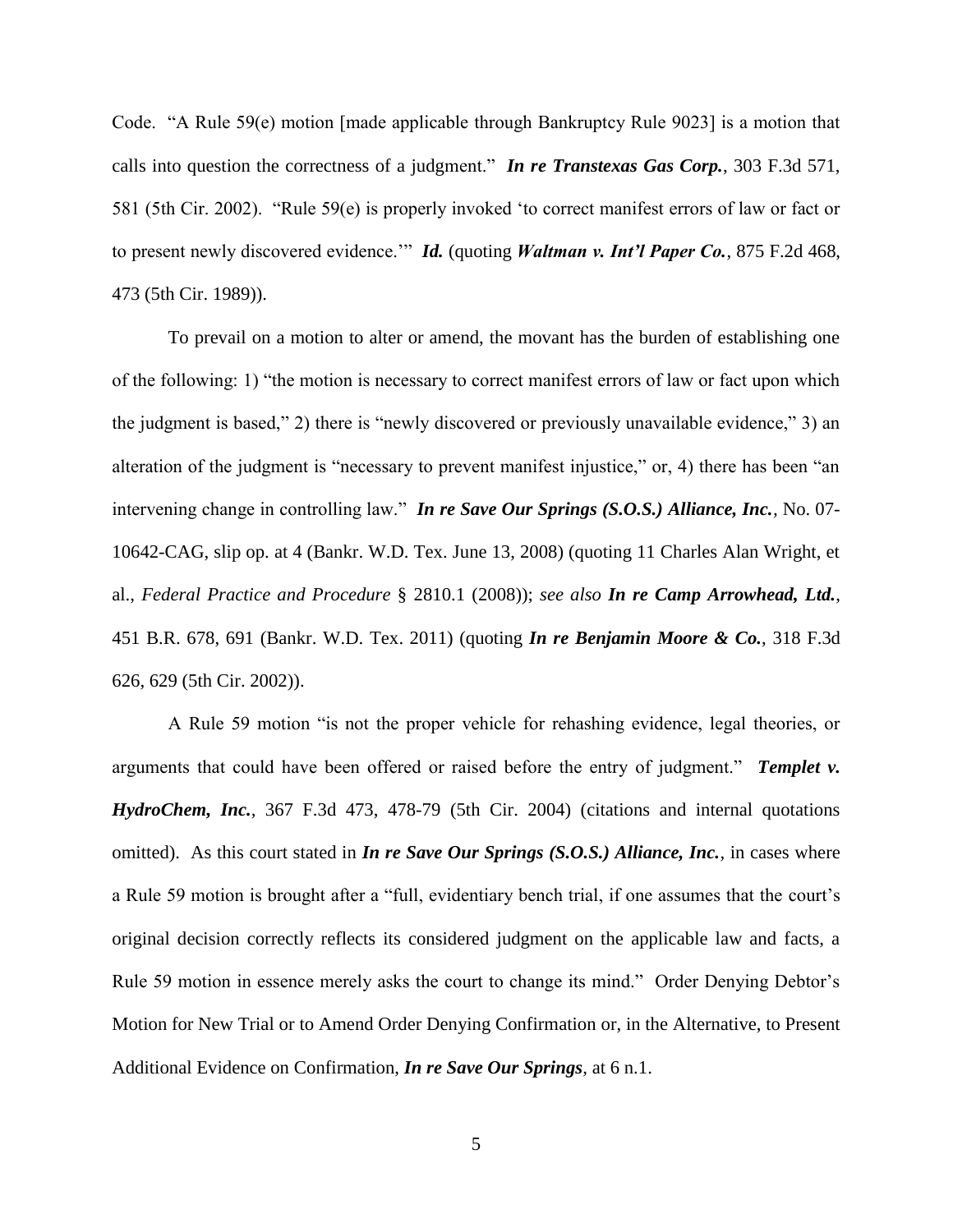In the Fifth Circuit, "relief under Federal Rule 59(e) is an 'extraordinary remedy that

should be used sparingly.'" *In re Hence*, 358 B.R. 294, 308 (Bankr. S.D. Tex. 2006) (quoting

*Templet*, 367 F.3d at 479)). A trial court has "considerable discretion" in deciding a motion to

alter or amend and "the trial court must strike the proper balance between . . . (1) finality, and (2)

the need to render just decisions on the basis of all the facts." *Edward H. Bohlin Co., Inc. v.* 

*Banning Co., Inc.*, 6 F.3d 350, 355 (5th Cir. 1993).

Aside from clerical corrections, Rule 60(b) provides the following grounds for relief from

a final judgment, order or proceeding:

(1) mistake, inadvertence, surprise, or excusable neglect; (2) newly discovered evidence that, with reasonable diligence, could not have been discovered in time to move for a new trial under rule 59(b); (3) fraud …, misrepresentation, or misconduct by the opposing party; (4) the judgment is void; (5) the judgment has been satisfied, released or discharged; it is based on an earlier judgment that has been reversed or vacated; or applying it prospectively is no longer equitable; or (6) any other reason that justifies relief.

Fed. R. Civ. P. 60(b).

Rule 60(b)(6)'s catchall provision is "a grand reservoir of equitable power to do justice in

a particular case when relief is not warranted by the preceding clauses." *Hesling v. CSX* 

*Transp., Inc.*, 396 F.3d 632, 642 (5th Cir. 2005) (citations omitted). A grant of relief under the

catchall provision, however, requires "extraordinary circumstances." *Id.*

#### **ANALYSIS OF PARTIES' ARGUMENTS**

#### **I. Proof of Claim No. 7-2**

In regard to Proof of Claim No. 7-2, both parties object to the Court's ruling in its Memorandum Opinion. In its Memorandum Opinion, the Court concluded that Defendants' claim for weekly loans should be allowed in the amount of \$67,220.00 as an unsecured claim and found that Defendants were not entitled to any interest on the claim.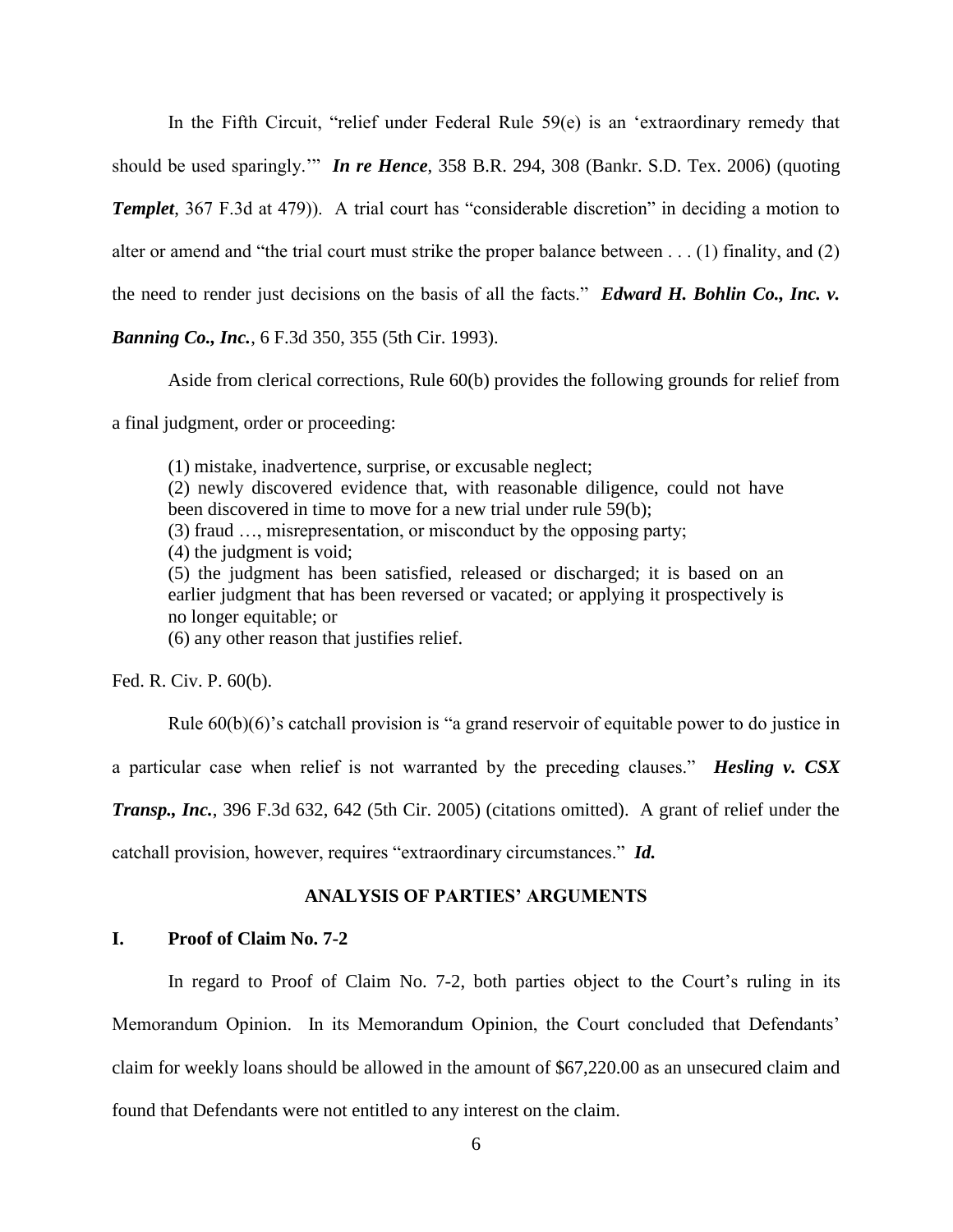#### A. Defendants' Objections

Defendants assert that the Court erred by not awarding interest on the weekly loan amounts. Defendants point the Court to Texas Finance Code § 302.002 to evidence its entitlement to interest of 6% because there was no agreement to a specific rate of interest associated with the weekly loans. Plaintiffs respond that, in order for Tex. Fin. Code § 302.002 to apply, there must be an underlying loan agreement. That is, there must first be a contract in existence in order for the 6% interest rate to be read into the contract. Defendants admit that there was no written agreement for repayment of the loans.

Tex. Fin. Code § 302.002 provides:

If a creditor has not agreed with an obligor to charge the obligor any interest, the creditor may charge and receive from the obligor legal interest at the rate of six percent a year on the principal amount of the credit extended beginning on the 30th day after the date on which the amount is due ….

 It is true that Tex. Fin. Code § 302.002 may be applicable to Defendants' claim; however, Defendants never asserted or plead their entitlement to interest under this statute. This Court has reviewed the record and pleadings filed in both the adversary and bankruptcy case and finds no mention whatsoever of Defendants' belief that it is entitled to interest on Proof of Claim No. 7 under Tex. Fin. Code § 302.002. As such, the Court shall not now consider a new theory of recovery. As stated in the Court's Memorandum Opinion, the burden of proof in regards to a proof of claim shifts during the course of the claims litigation. Although a properly filed proof of claim constitutes prima facie evidence of the validity and amount of claim, where an objecting party produces evidence at least equal to the probative force of at least one allegation of the proof of claim, the burden of proof finally rests on the claimant to prove up his claim outside of bankruptcy. *See* Paragraphs 270-275 of Memorandum Opinion. In Paragraph 286 of its Memorandum Opinion, the Court found that Plaintiffs offered sufficient proof to rebut the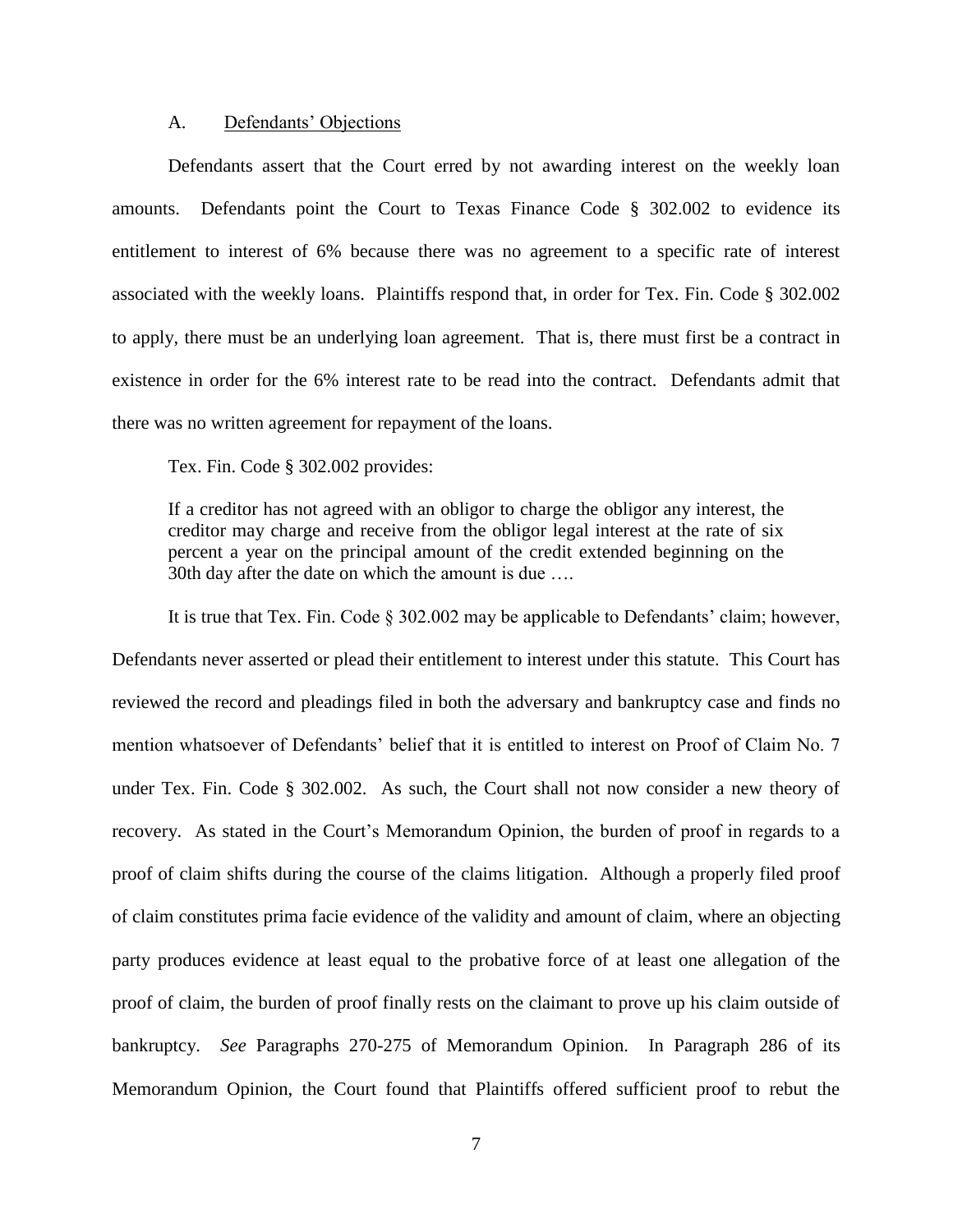original presumption of *prima facie* validity afforded Defendants proof of claim. Thus, the burden of proof shifted back to Defendants. Here, Defendants did not assert their entitlement to interest under § 302.002 of the Texas Finance Code and therefore, did not prove that the 6% interest they assert in their proof of claim was allowed under that statute. Rather, Defendants merely assumed entitlement to interest without offering proof of such entitlement. Plaintiffs properly objected to Defendants' entire claim but also to the charge of interest they asserted Defendants were not entitled to.

The Court finds that question of whether Tex. Fin. Code § 302.002 is applicable to Defendants' claim should have been raised far before a Motion to Relief from Judgment or Motion for New Trial. Defendants had a burden to prove entitlement to interest and they failed to meet that burden. As such, the Court shall not now re-litigate arguments that could have, and should have, been made prior to close of trial.

For these reasons, the Court denies Defendants' request for relief from judgment and denies the Defendants' request for new trial in regards to Proof of Claim No. 7-2.

#### B. Plaintiffs' Objections

Plaintiffs assert that the Court erred in not giving the Debtors credit for all receipts presented at trial in Exhibits 266 and 267. The Court made the following finding at Paragraph 291 of the Memorandum Opinion:

> The Court finds that the copies of deposit slips provided in Plaintiffs' Exhibits 266 and 267 are insufficient proof of cash repayment to Defendants because there is no identifying information contained on the deposit slip to show the source of the funds being deposited or who the person making the deposit actually was. As such, the Court will not rely on the evidence of deposit slips alone to prove Plaintiffs repayment of the weekly loans.

Plaintiffs argue that Debtors' and their expert's testimony at trial that Debtors possessed the original receipts is sufficient to establish existence of the original receipts. Plaintiffs also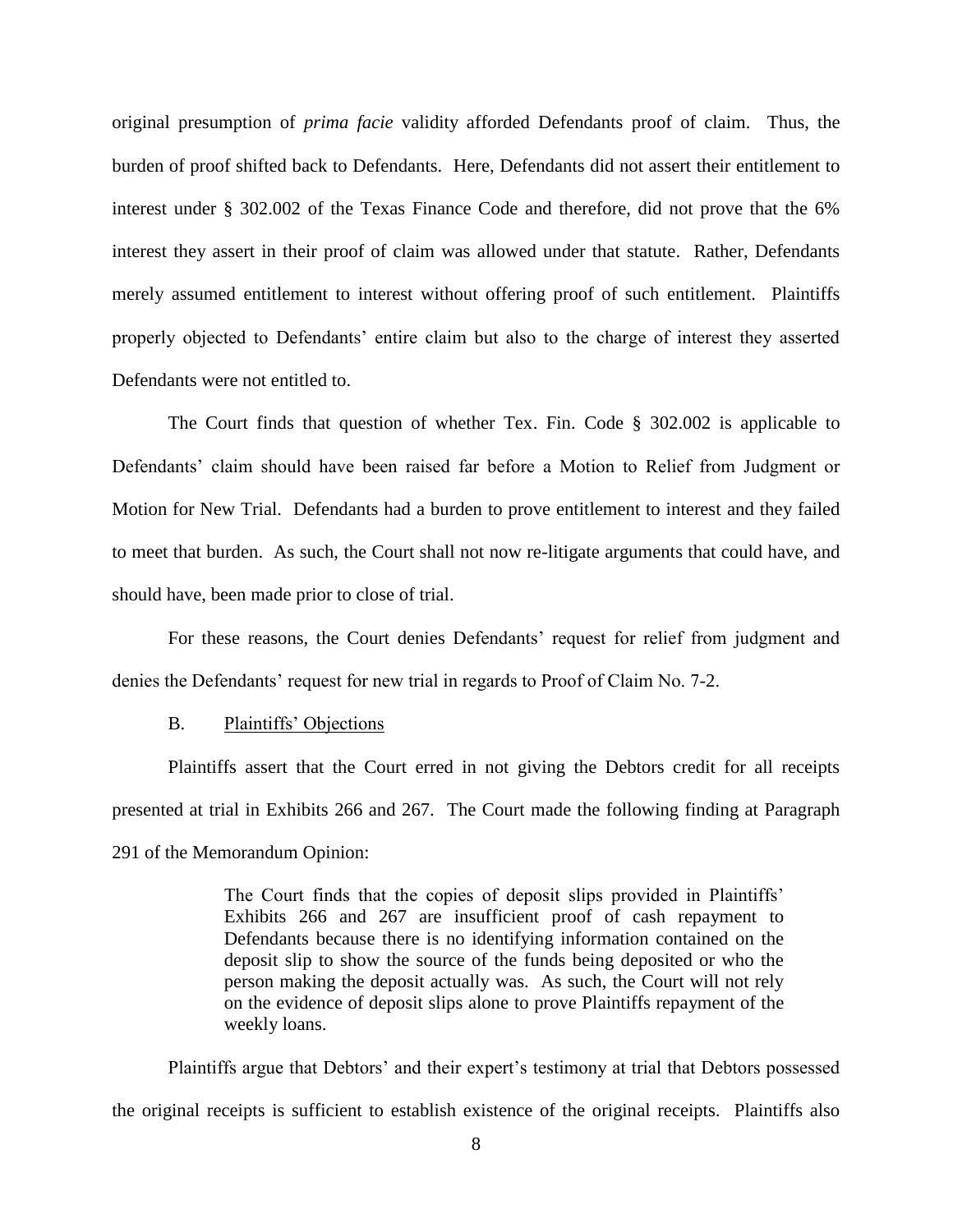assert that Defense counsel had an opportunity to review the original receipts and that Defendants did not dispute their authenticity. Plaintiffs assert that the Alis' possession of the original receipts is proof that the money deposited into Merchant's account all originated from the Alis. Plaintiffs argue that Merchant's own testimony confirms that Aziz Ali would repay him by depositing cash or a check directly into Merchants' business account. Plaintiffs also assert that Merchant's testimony that he would give Aziz Ali his own cash for deposit into Merchant's account lacks credibility—arguing that this testimony contradicts Merchant's above admission. Defendants respond by admitting the Plaintiffs had receipts but there was still a bona fide dispute as to the source of the funds.

Here, the Court declines to alter its factual finding that Plaintiffs did not provide sufficient proof that the source of funds evidenced in the deposit slips and receipts was the Alis. Plaintiffs point to the Court's findings regarding Merchant's testimony that he was not credible and several times contradicted himself as reason why this Court should find absolutely nothing he says plausible. Although the Court did find Merchant's testimony lacked credibility, the Court also finds that the relationship between the parties at this time lent itself to the believability that Merchant would give cash to Aziz so that Aziz could deposit to Merchant's account for him. Aziz's testimony was not sufficient to rebut that this arrangement was likely to happen given the relationship of the parties at this point in time—viewing the testimony of both Merchant and Aziz. As such, the Court finds that the proof of repayment offered by Plaintiffs in the form of deposit slips and receipts—whether in original form or as copies—remain insufficient to show the source of those funds. Unfortunately, this is a reality of dealing in cash deposits and a choice Plaintiffs made in their relationship with Merchant. The Court declines to alter its finding that Plaintiffs did not meet their burden of proof to show repayment under Proof of Claim No. 7-2.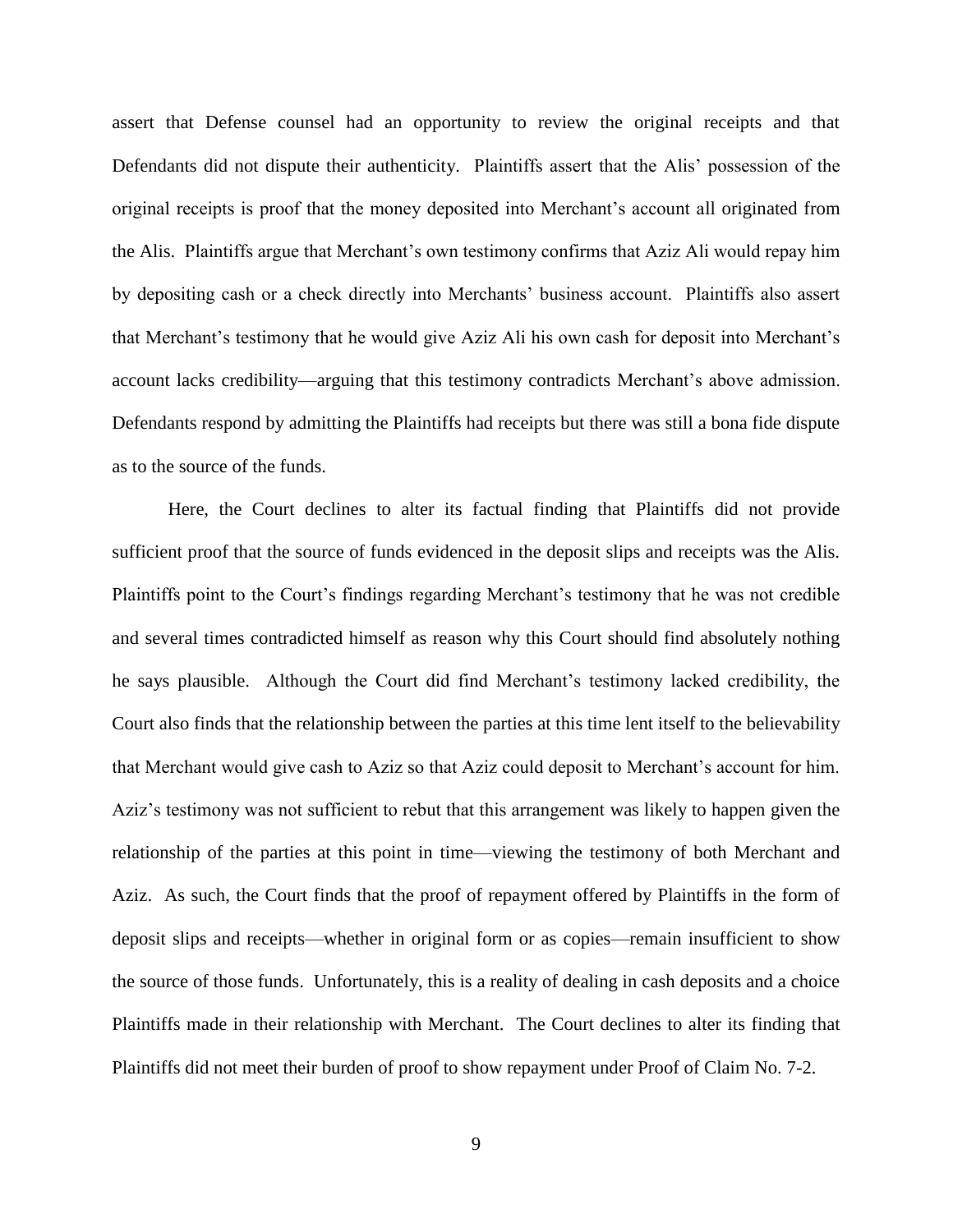For these reasons, the Court denies Plaintiffs' request to alter or amend judgment and denies Plaintiffs' request for new trial in regards to Proof of Claim No. 7-2.

### **V. Proof of Claim No. 9-3**

In regard to Proof of Claim No. 9-3, Defendants object to the Court's ruling in its Memorandum Opinion that Defendants' claim for repayment and interest upon a down payment for the Lucky Real Property should be disallowed in its entirety.

Defendants argue first that the Court erred in finding "that there was no testimony of any agreement for the Debtor to repay Merchant any of amount of [sic] the down payment for the Lucky Real Property" and asserts that Merchant testified that the parties agreed to split the down payment. Second, Defendants argue that—even without this testimony—it is inconsistent for the Court to decline to interfere with pending state court litigation regarding the ownership of the Lucky Real Property and any amounts owed from one joint owner to another while disallowing Defendants' claim for a portion of the down payment and interest accrued thereon. Plaintiffs respond that the Court's factual findings regarding any testimony of an alleged agreement to repay for a down payment are correct. Plaintiffs further argue that the Court may address the Proof of Claim and Defendants' entitlement to repayment for a portion of the down payment without disturbing state court issues of ownership and the breach of partnership cause of action.

The Court first declines to alter its factual finding that Merchant "offered no proof or testimony that any agreement—oral or written—exists obligating Plaintiffs to repay Merchant any amount of the down payment for the Lucky Real Property." *See* Paragraph 328 of Memorandum Opinion. In fact, such an assertion now conflicts with the varied testimony Merchant did offer at trial regarding the purchase of the Lucky Real Property. For example, Merchant testified at one point that he alone owned the property while at another time testified that the purchase of the Lucky Real Property was a joint venture. Interestingly, Merchant also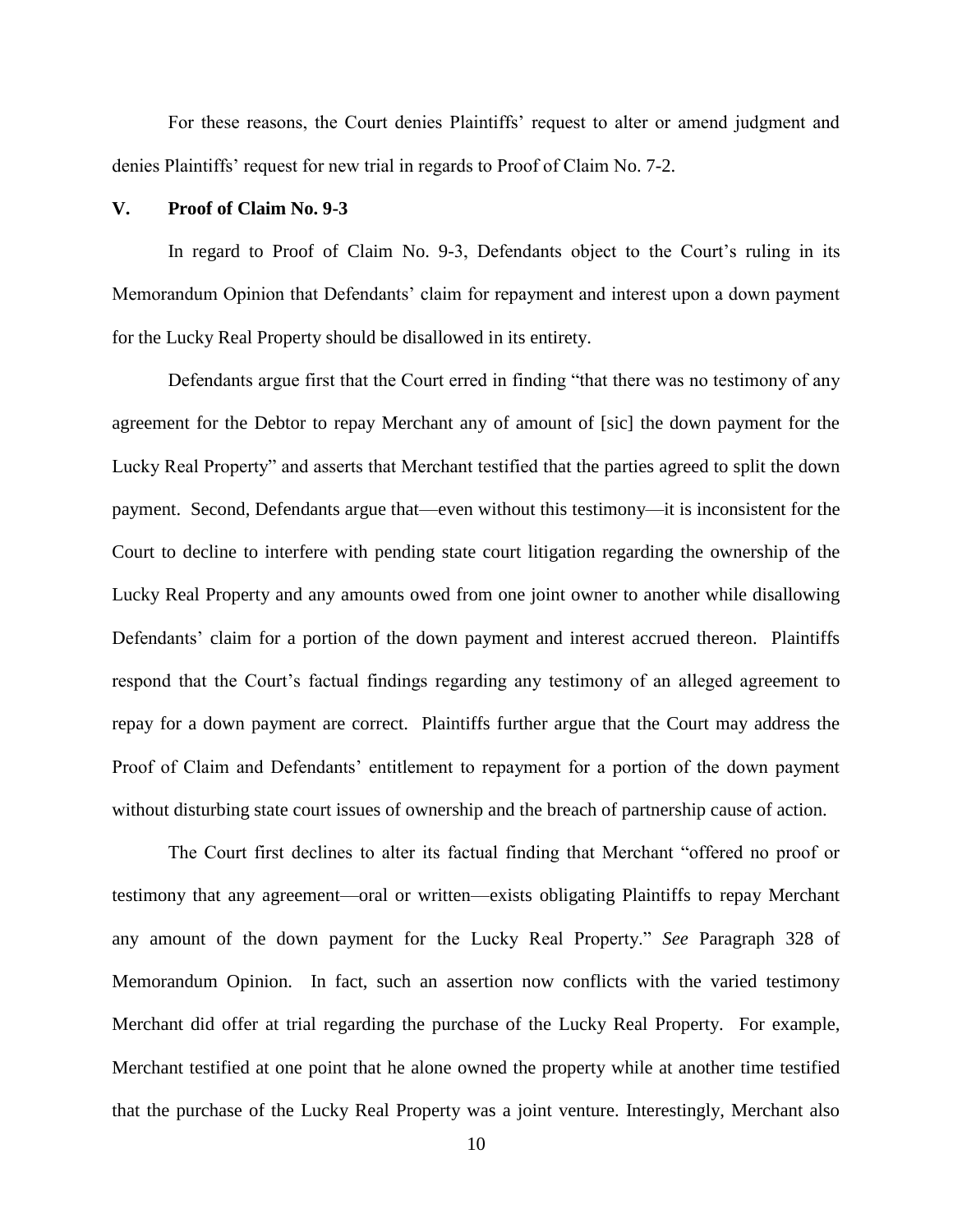testified he repaid a loan from Aziz that was meant to help him make the down payment in 2007. *See* Paragraphs 41-56 of Memorandum Opinion. Even assuming Merchant did testify that he had an oral agreement with Aziz for partial repayment of the down payment for the Lucky Food Mart, such testimony would simply be another version of many stories offered by Merchant regarding the Lucky Food Mart real property purchase.

The Court also declines to alter its ruling to abstain from deciding whether Merchant is entitled to repayment for a down payment on the Lucky Food Mart Real Property. The Court abstained from considering Plaintiffs' claims for breach of partnership, accounting of partnership and suit to quiet title because the Court found that ownership of the Lucky Real Property and Food Mart and any amounts owed from one joint owner to another are the subject of pending state court litigation in which a Rule 11 agreement has been entered and still controls that relationship of the parties. The Court, however, may separately decide whether Merchant met his burden of proof to show entitlement to repayment for the down payment. The Court finds that this question is distinct from deciding the ownership of the property or whether a partnership existed. The Court found that Merchant did not meet his burden of proof to show a right to repayment and therefore, declines to alter its holding that Defendants' Proof of Claim No. 9-3 should be disallowed in full.

For these reasons, the Court denies Defendants' request for relief from judgment and denies Defendants' request for new trial in regards to Proof of Claim No. 9-3.

#### **XIII. Proof of Claim No. 17-1**

In regard to Proof of Claim No. 17-1, Defendants object to the Court's ruling in its Memorandum Opinion that Defendants' claim for damage to the Fort Sam Grocery should be disallowed in its entirety.

11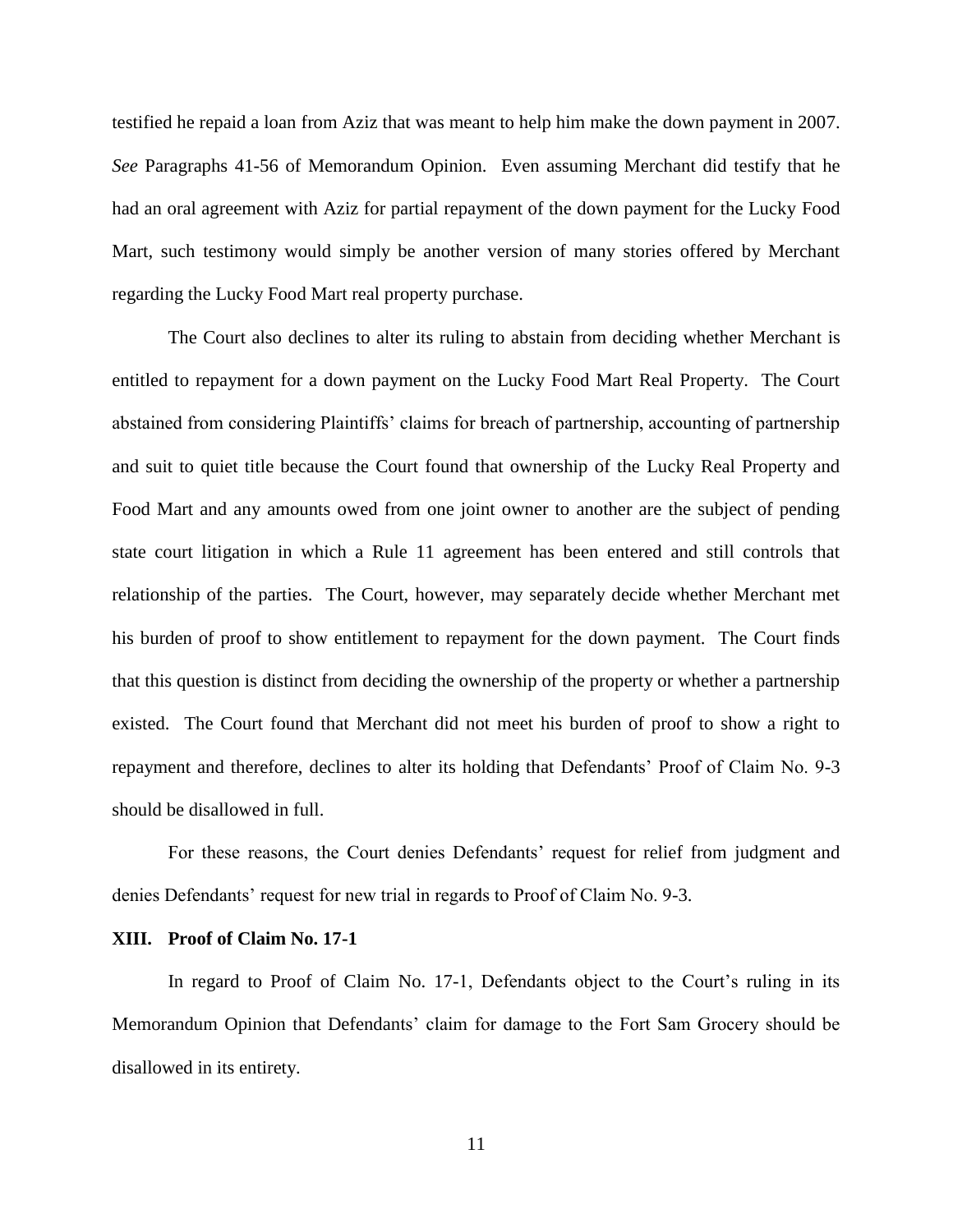Defendants argue that the Court erred in denying its claim for damage to the Fort Sam Grocery Property by asserting that Debtors admitted to personally removing items from Ft. Sam Grocery and taking them to Greenway Grocery and Lucky Food Mart. Defendants argue that they have a statutory, if not contractual, lien on all property in the premises, citing Tex. Prop. Code § 54.041. Defendants also assert that a claim exists against the Alis individually because they took possession of Merchant's collateral and personally benefitted. Finally, Defendants' argue that they have a quantum meruit claim. Plaintiffs respond that the Court correctly held that Plaintiffs did not have personal liability under the Fort Sam Grocery lease. Plaintiffs also assert that Defendants' claims for conversion and quantum meruit may not be raised for the first time now, in a Motion for Relief from Judgment or for New Trial. Further, Plaintiffs argue that even if the Court heard Defendants' claims for conversion and quantum meruit—those claims are without merit.

It is possible that Defendants may have had claims for conversion or quantum meruit or a statutory lien under Tex. Prop. Code § 54.041 with regard to the Fort Sam Grocery; however, Defendants never asserted or plead these claims as the basis for Proof of Claim No. 17. This Court has reviewed the record and pleadings filed in both the adversary and bankruptcy case and finds no mention whatsoever of Tex. Prop. Code § 54.041 or claims for conversion or quantum meruit relating to the Fort Sam Grocery. On the contrary, Defendants stated that the basis for Proof of Claim No. 17 was first "Repair Work Done – Lease Broken – Fort Sam Groc [sic]" in the original filed proof of claim, and then "Damaged Property – Fort Sam Grocery" in the amended proof of claim. Both of these filings, in addition to the receipts or accountings attached to them, reflect a request for repayment based on repair work done to the Fort Sam Grocery—not to removal of items as now stated by Defendants in their Motion for Relief from Judgment or for New Trial.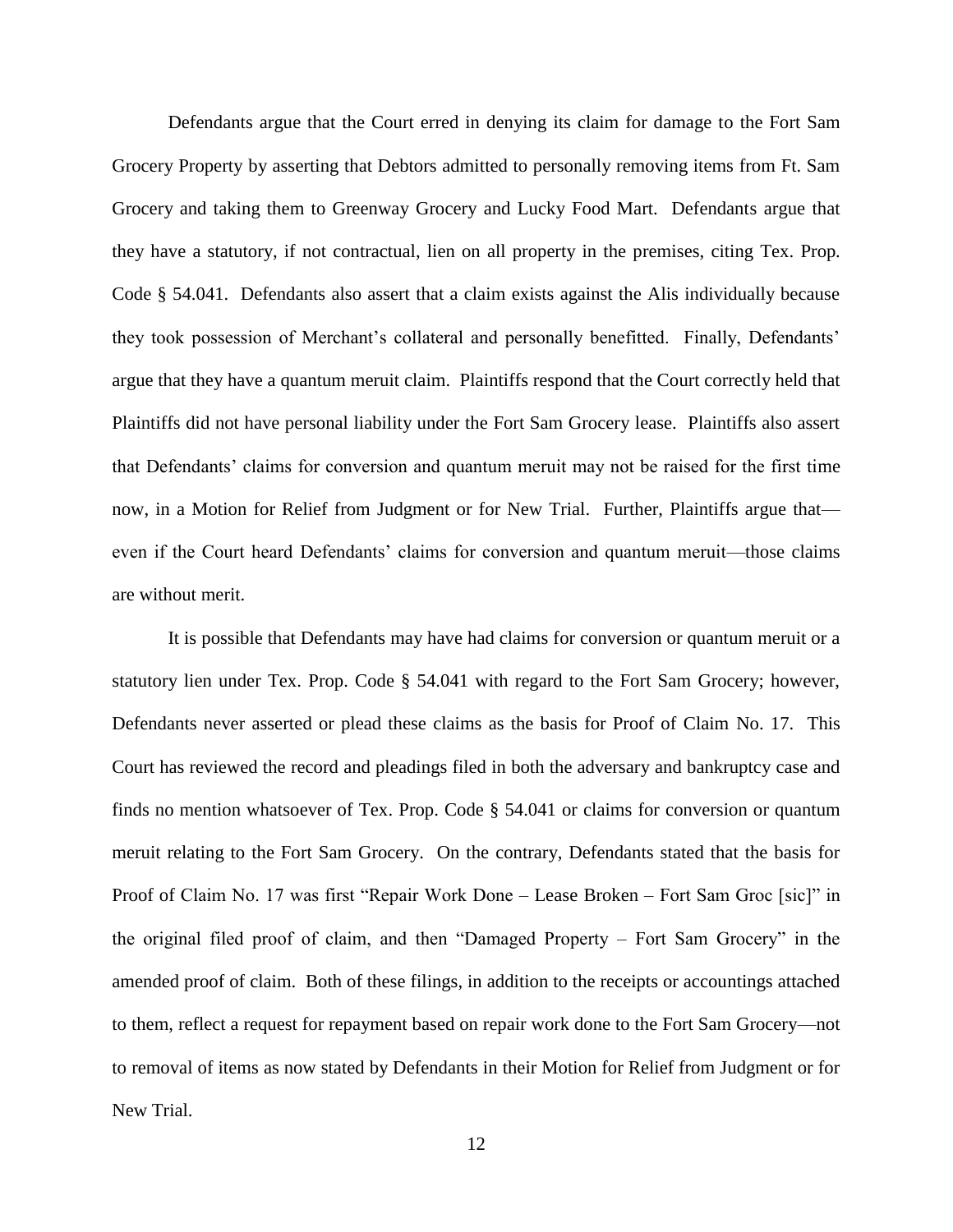The Court shall not now consider a new theory of recovery. Here, Defendants did not assert a claim under the Tex. Prop. Code § 54.041 or under conversion or quantum meruit. As such, the Court shall not now re-litigate arguments that could have, and should have, been asserted much sooner in litigation.

For these reasons, the Court denies Defendants' request for relief from judgment and denies the Defendants' request for new trial in regards to Proof of Claim No. 17-2.

#### **IV. Usury**

In regard to Plaintiffs' Adversary claim for usury, Plaintiffs object to the Court's ruling in its Memorandum Opinion that Plaintiffs failed to prove the basis for the amount of damages that should be awarded for usurious charges by Defendants. Defendants respond that the Court correctly concluded that Plaintiffs failed to prove the basis for an award of damages but also argues that the filing of a proof of claim cannot constitute a "charge" under the Texas usury statutes. Defendants also assert that, even if there was a "charge," Merchant can raise an accidental and bona fide error defense because Merchant was not aware of the limit he could charge.

First, the Court declines to alter its Memorandum Opinion based on any of Defendants' alternative assertions. In response to Plaintiffs' Motion to Amend, Defendants argue that the filing of a proof of claim cannot constitute a "charge" under the Texas usury statutes. This response to Plaintiffs' Motion to Amend, however, is the first time Defendants have raised this argument in relation to Plaintiffs' adversary claim of usury. Rather, in both Defendants' Motion for Partial Summary Judgment (Adv. ECF No. 27) and Defendants' Proposed Findings of Fact and Conclusions of Law (Adv. ECF No. 64), Defendants chose only to challenge Plaintiffs' assertions that filing their Objections to Claim constituted "written notice" under the applicable statutes. Only now, at the post-trial and opinion stage, do Defendants challenge whether the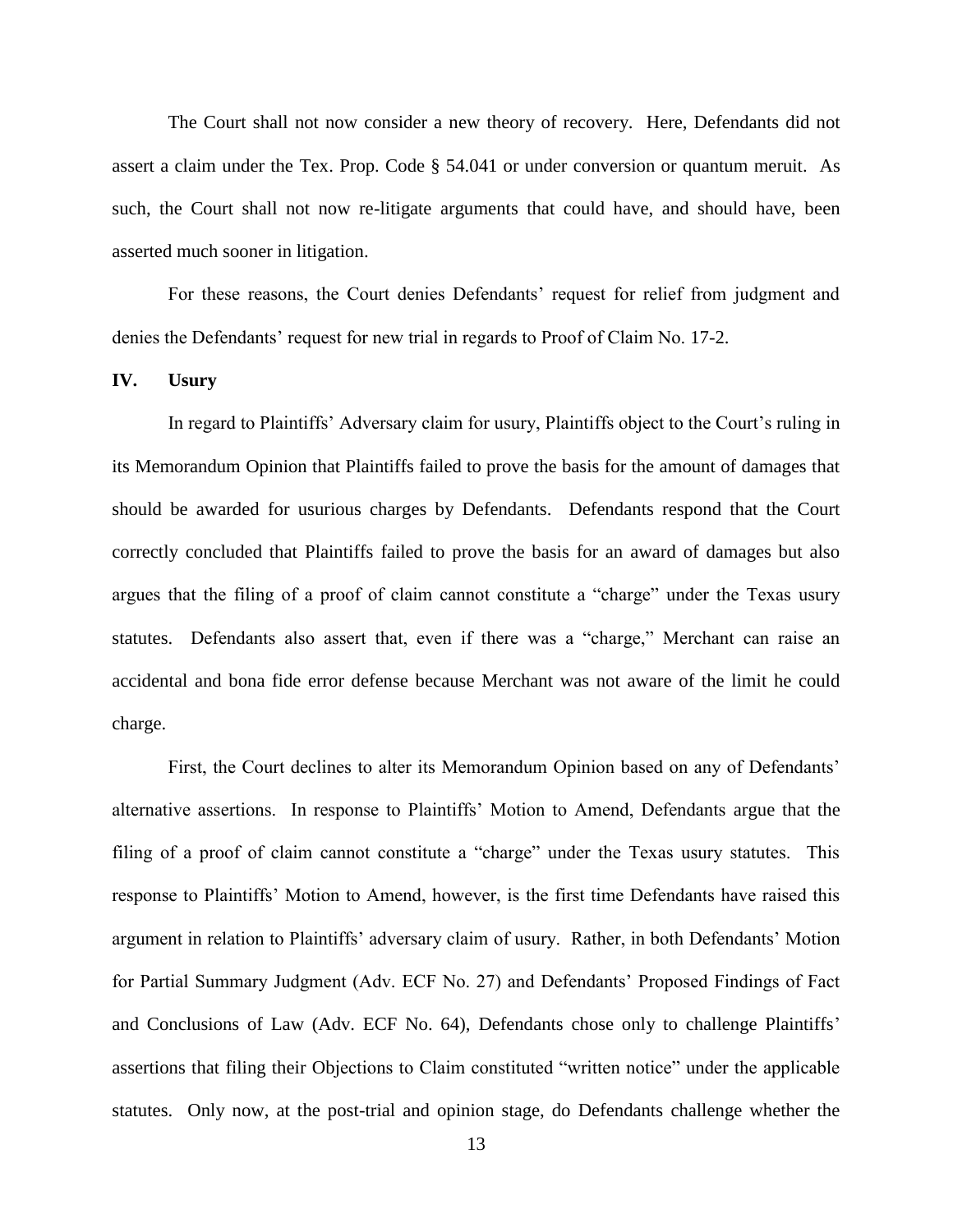filing of a proof of claim may constitute a "charge." Likewise, Defendants did not raise any defense of accidental or bona fide error in regard to usury until filing its response to Plaintiffs' Motion to Amend post-trial and post-opinion. As such, the Court shall not now re-litigate arguments that could have, and should have, been asserted by Defendants much sooner in litigation.

Second, the Court declines to alter its Memorandum Opinion based on Plaintiffs assertions that statutory damages for usury were pled and proved. Plaintiffs argue that they pled for statutory damages which are three times the amount of usurious interest charged or received under Tex. Fin. Code § 305.001(a-1). Plaintiffs further assert that the amount of statutory damages were proven through Defendants' own proofs of claim 7, 11, 12, 14 and 15, wherein Merchant originally claimed 24% interest and then dropped it down to either 5 or 6% later which Plaintiffs now argue is the legal rate under Texas law so that the amount of damages would be the difference between these two numbers, trebled.

For the first time in this litigation, however, Plaintiffs urge the Court to look to Texas Finance Code §§ 302.002 and 304.003 for the maximum interest rate Defendants' could have legally charged on the affected claims without being usurious. This Court has reviewed the record and pleadings filed in both the adversary and bankruptcy case and finds no mention whatsoever of Plaintiffs' belief that §§ 302.002 and 304.003 provide the baseline for calculating damages in its usury claims. Plaintiffs merely made conclusory statements that 5% or 6% is the legal rate under Texas law. Further, the Plaintiffs' Motion to Amend also pointed the Court to look to Tex. Fin. Code §§ 302.001, 305.001, 305.006, 306.002, and 349.001. Not a single one of these statutes were recited in Plaintiffs' Adversary Complaints or Objections to Claim—even as amended. At most, Plaintiff referred to these statutes in its post-trial Proposed Findings of Fact and Conclusions of Law or in the Joint Pre-Trial Order. None of these statutes that the Plaintiffs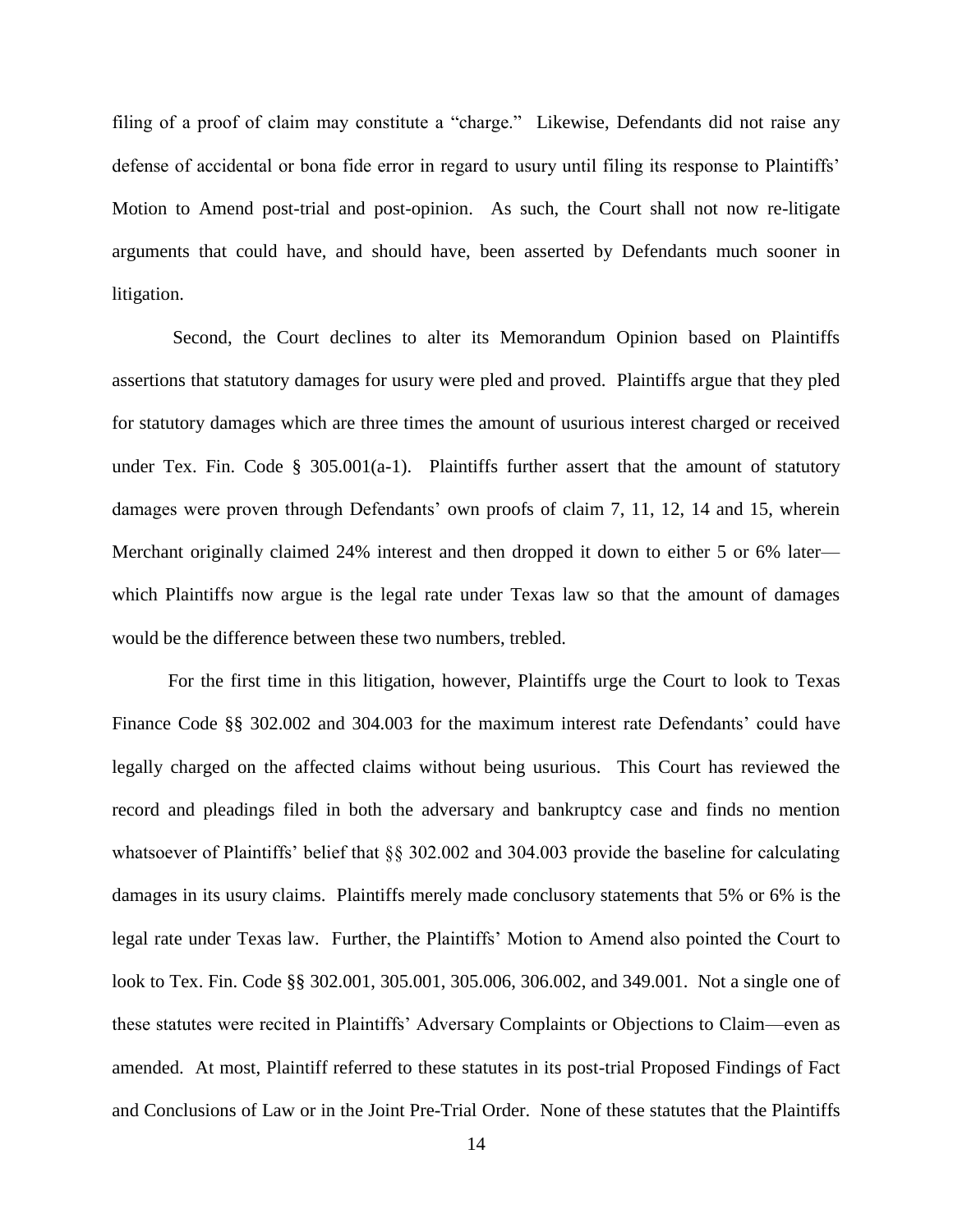did cite, however, provided the Court with any guidance as to what the maximum interest rate under Texas law applicable to Defendants' claims was.

Plaintiffs' argument seems to be that they cited to the Texas Finance Code so this Court should have divined the section (of a number of possibilities) upon which Plaintiffs wished to base their calculation of usury damages. To date, the Court is unaware whether the statutes cited are applicable to the facts of this case because the statutes were not properly pled. Indeed, Defendants' counsel would be prejudiced were the Court to consider the statutes now, given that he was never put on notice that Plaintiffs would argue their applicability. Rather, to the contrary, Plaintiffs' counsel continues to maintain—at least with respect to Proof of Claim No. 7-2—that Defendants were not entitled to any interest at all, even under Tex. Fin. Code § 302.002. Plaintiffs' argument with regard to interest allowed under the proof of claim and interest permitted to be charged without violating usury statutes are incompatible.

The Court finds that Plaintiffs' calculation for usury damages using Tex. Fin. Code §§ 302.002 and 304.003 should have been pled far before their Motion to Amend or Motion for New Trial. Plaintiffs have the burden to prove the amount of damages to which they are entitled under applicable statutes and they failed to meet that burden. As such, the Court shall not now re-litigate arguments that could have, and should have, been made prior to close of trial.

For these reasons, the Court declines to alter or amend its ruling in the Memorandum Opinion and denies Plaintiffs' request for new trial in regards to usury.

# **VI. Proof of Claim No. 10-3 and Adversary Cause of Action for Fraud in the Inducement**

In regards to the Court's rulings on Proof of Claim No. 10-3 and Plaintiffs' adversary claim for Fraud in the Inducement, Plaintiffs' arguments are interrelated. First, Plaintiffs urge this Court to reconsider its ruling that Proof of Claim No. 10-3 should be allowed in the amount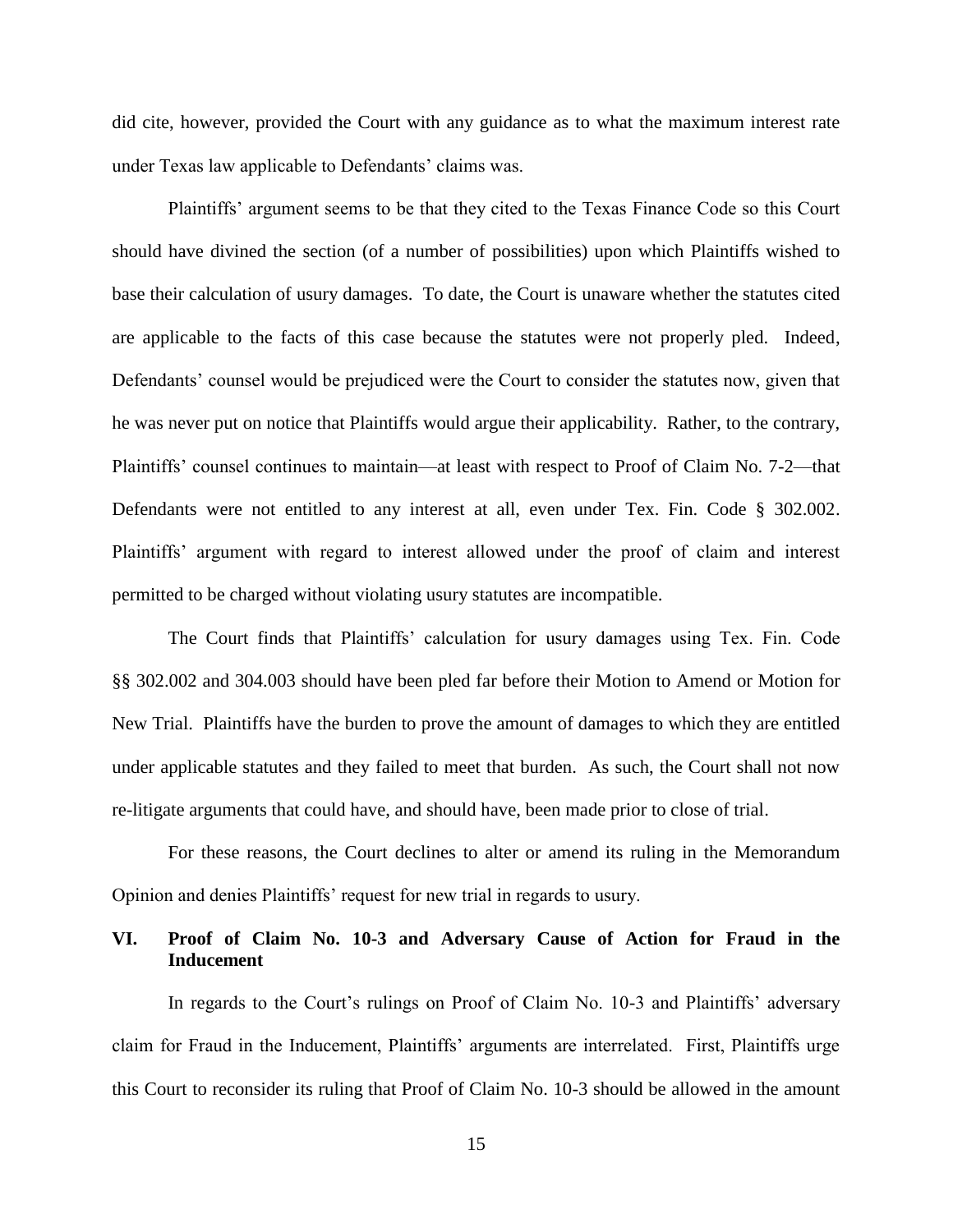of \$218,739.45 as a secured claim because the Court did not consider Fraud in the Inducement *as a defense* to the claim. To the extent the Court finds the claim is valid, Plaintiffs also argue that the claim is only secured up to \$75,000.00. Second, Plaintiffs urge this Court to reconsider its ruling that Plaintiffs' adversary claim for Fraud in the Inducement is barred by the applicable statute of limitations because the adversary action should be deemed a compulsory counterclaim to Defendants' proof of claim and therefore, is not barred as a compulsory counterclaim under Texas law.

Upon review of the pleadings and the dockets in both the bankruptcy and adversary cases, the Court finds that Plaintiffs did argue at the summary judgment stage that their claim for Fraud in the Inducement is not barred by statute of limitations because it is a compulsory counterclaim and may be asserted pursuant to Texas Civil Practice & Remedies Code § 16.069(a). As such, the Court shall reconsider its ruling on Proof of Claim No. 10-3 and Plaintiffs' adversary claim for Fraud in the Inducement on that basis. The Court finds, however, that even assuming Tex. Civ. Prac. & Rem. Codes § 16.069(a) does preserve Plaintiffs' Fraud in the Inducement defense and adversary claim as a compulsory counterclaim, the Plaintiffs' claims fail on the merits.

Fraudulent inducement is a "particular species of fraud that arises only in the context of a contract and requires the existence of a contract as part of its proof." *Haase v. Glazner,* 62 S.W.3d 795, 798–99 (Tex. 2001). "[W]ith a fraudulent inducement claim, the elements of fraud must be established as they relate to an agreement between the parties." *Id.* at 799. "Without a binding agreement, there is no detrimental reliance, and thus no fraudulent inducement claim." *Id.* at 798. One seeking to rescind an agreement based on fraudulent representations must show that he relied upon such representations and that they induced him to execute the agreement. *Natland Corp. v. Baker's Port, Inc.*, 865 S.W.2d 52, 68 (Tex. App.—Corpus Christi 1993, writ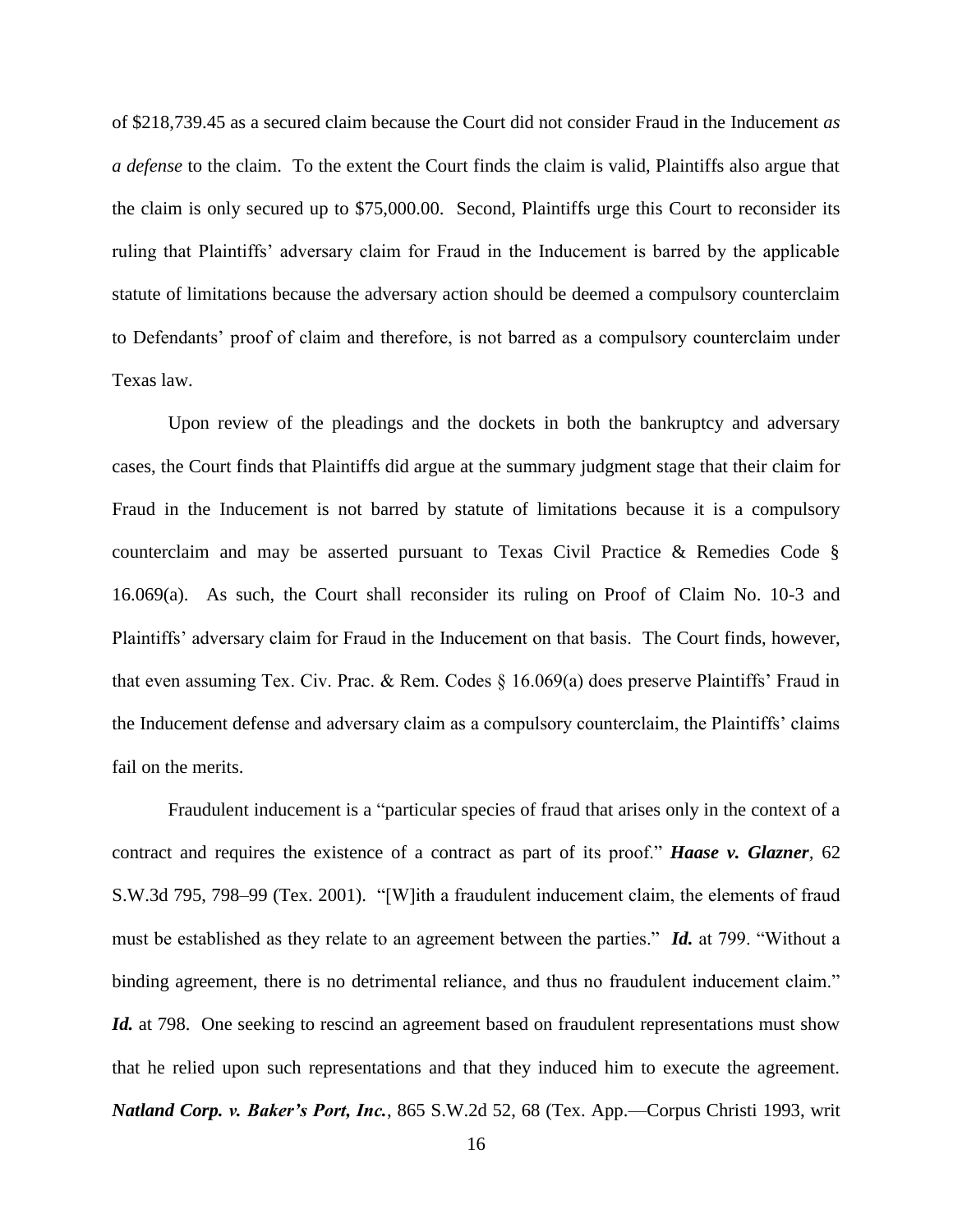denied). However, although fraud vitiates a contract, the fraud must be something more than merely oral representations that conflict with the terms of the written contract. *Schlumberger Tech. Corp. v. Swanson,* 959 S.W.2d 171, 179 (Tex. 1997) (citing *Distribs. Inv. Co. v. Patton,* 110 S.W.2d 47, 48 (Tex. 1937)). To vitiate a contract, the fraud must be such that it "prevents the coming into existence of any valid contract at all." *Id.* (quoting *Patton,* 110 S.W.2d at 48).

The elements of fraud in the inducement are: (1) that a material representation was made; (2) the representation was false; (3) when the representation was made, the speaker knew it was false or made it recklessly without any knowledge of the truth and as a positive assertion; (4) the speaker made the representation with the intent that the other party should act upon it; (5) the party acted in reliance on the representation; and (6) the party thereby suffered injury. *In re FirstMerit Bank,* **N.A.**, 52 S.W.3d 749, 758 (Tex. 2001). The element of reliance has also been given as "actually and justifiably relied upon the representation." *Ernst & Young L.L.P. v. Pacific Mut. Life Ins. Co.,* 51 S.W.3d 573, 577 (Tex. 2001).

In its Memorandum Opinion, the Court made the following findings when considering whether the doctrine of fraudulent concealment could toll the applicable statute of limitations:

527. The Court finds that Plaintiffs were present at the closing.

528. The Court also finds that the closing documents reflected Merchant's asserted sale price of \$295,000 plainly.

529. The Court also finds that Plaintiffs admitted to receiving a copy of the closing documents either at the closing or shortly thereafter.

530. The Court finds that Plaintiffs chose not to read the closing documents either at the actual closing at the title company or after they received their copy of the closing documents.

531. Although Plaintiffs argue that they trusted Merchant enough not to read the closing documents, even if the Court assumes that Merchant did not tell them the truth about the sales price, the Court finds that Plaintiffs' reliance on Merchant and failure to read the closing documents at the closing or after receiving their copy from the closing company was not reasonable.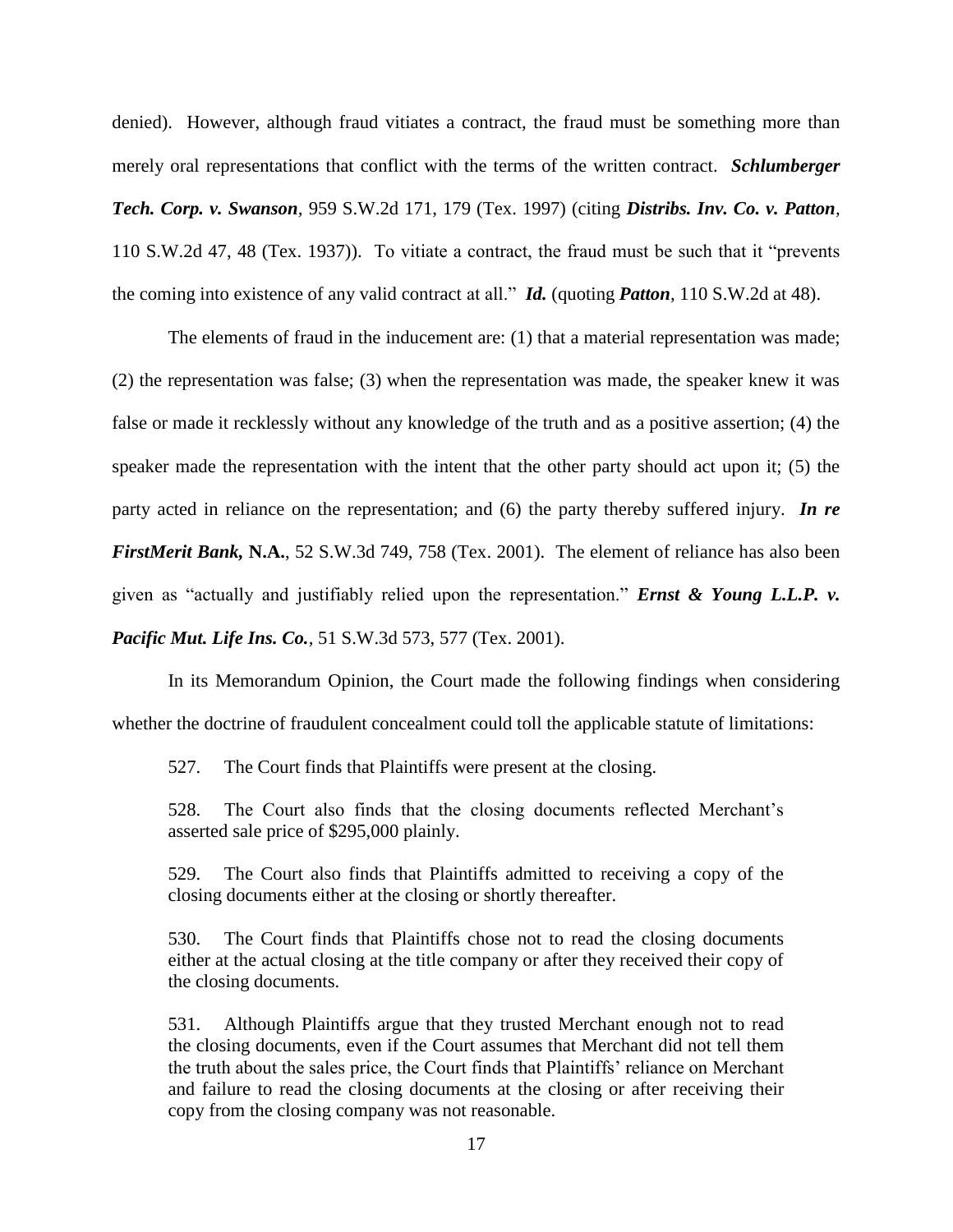532. As such, even if this Court assumes that the first two elements for fraudulent concealment are met, the Court does not find that Merchant attempted to conceal the alleged tort. Likewise, the Court does not find that Plaintiffs' reliance on Merchant's alleged representations when they possessed the closing documents disclosing the \$295,000 sale price was reasonable.

Here, the Court has already found that, even assuming Merchant did not tell the Plaintiffs the truth about the sales price for the Greenway Grocery, Plaintiffs' reliance on Merchant and failure to read the closing documents at the closing or after receiving their copy from the closing company was not reasonable. The Court finds that the closing documents clearly stated the \$295,000 sales price, Plaintiffs admitted to signing the closing documents themselves, and simply chose not to read what they were signing. In the plainest terms, the Court simply finds that Plaintiffs' decision to rely on Merchant—particularly because Merchant was the seller in this transaction—and simply sign or initial where he indicated, without any review of their own, was not reasonable. As such, the Court finds that Plaintiffs do not satisfy the reliance element required for their success on the merits of the Fraud in the Inducement claims, defensively or as an adversary claim.

Plaintiffs, alternatively, argue that the claim is partially unsecured; urging that only \$75,000 of the Second Mortgage Note is secured by the Greenway Property. This Court has reviewed the record and pleadings filed in both the adversary and bankruptcy case and finds that Plaintiffs did not challenge the secured or unsecured status of Proof of Claim No. 10-3 in the original Objection to Claim or any of the three amendments that followed. In fact, in footnote 19 of the Memorandum Opinion, the Court noted the following:

Pursuant to the Court's finding that Defendants' claim to enforce the lien on real property is not barred by the applicable four-year statute of limitations, the Court finds that Plaintiffs did not object to Claim No. 10's designation as a secured claim. This Court was not asked to determine the value of the property so as to determine the extent of the secured claim and shall not do so in this Memorandum Opinion.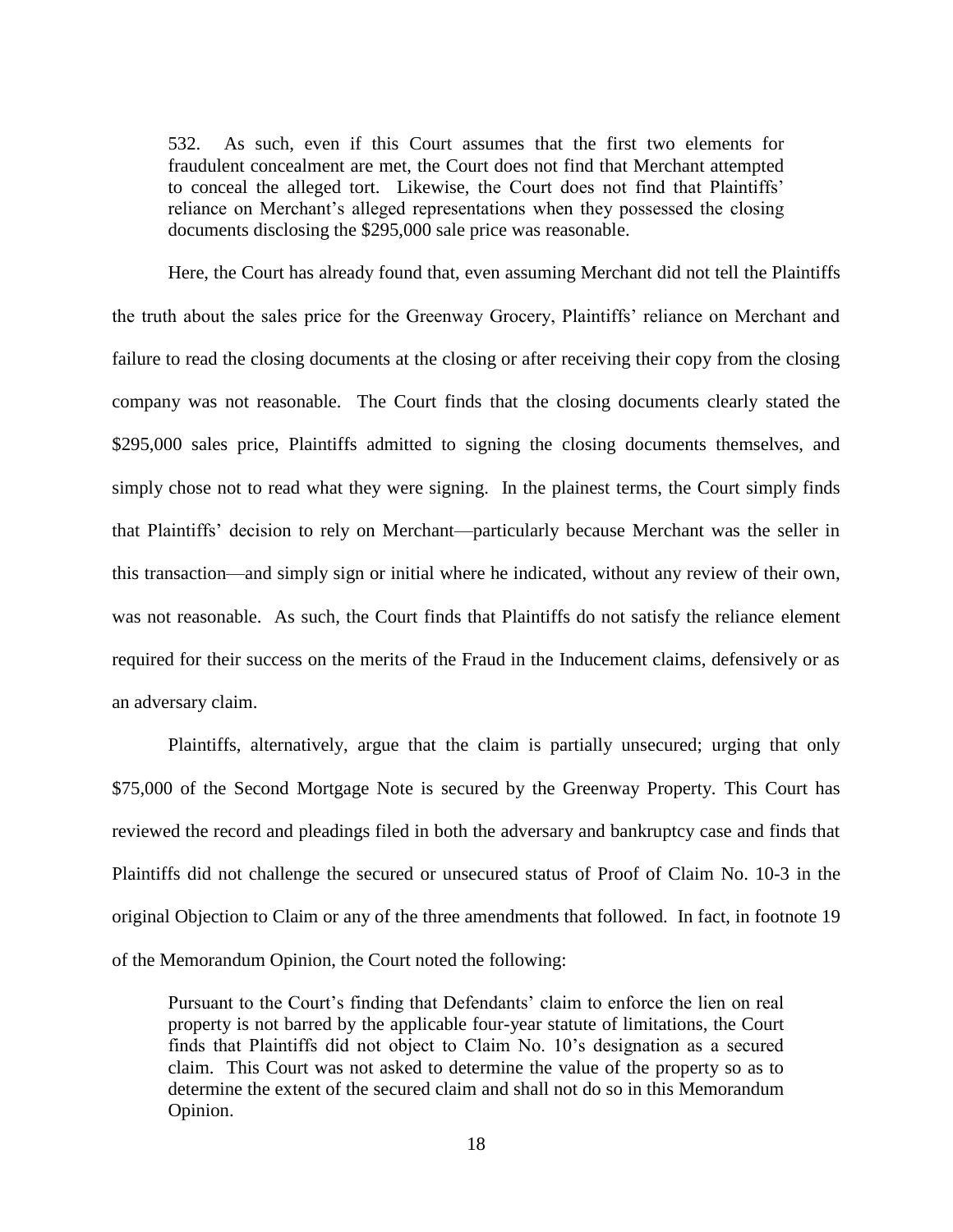The Court finds that Plaintiffs' new challenge to the secured status of Claim No. 10 in the Motion to Amend or Motion for New Trial is a request for new relief that was not pled in their Objection to Claim. As such, the Court declines to alter its findings as stated in footnote 19 of the Memorandum Opinion as to the security status of Claim No. 10-3.

For the aforementioned reasons, the Court grants reconsideration of its ruling on Proof of Claim No. 10-3 and Plaintiffs' adversary claim for Fraud in the Inducement in the Memorandum Opinion. The Court, however, declines to alter its ultimate holdings because the Court finds, upon reconsideration, that Plaintiffs' claims for Fraud in the Inducement nonetheless fail on the merits.

#### **CONCLUSION**

For the aforementioned reasons, it is therefore,

ORDERED, ADJUDGED and DECREED that "Plaintiffs' Motion to Amend Judgment or in the Alternative Motion for New Trial Pursuant to Bankruptcy Rule 9023 (FRCP 59(a) and 59(e)) in relation to Adversary Case 13-05083 for orders Dated July 23, 2015, Filed as Docket Nos. 69 and 70, and Judge's Memorandum Opinion and Proposed Findings of Fact and Conclusions of Law, Docket No. 71; and in relation to Bankruptcy Case 13-50724: Relating to Orders Dated July 23, 2015, Filed as Docket Nos. 150, and 153 and Judge's Memorandum Opinion and Proposed Findings of Fact and Conclusions of Law, Docket No. 161" filed in Bankruptcy Case No. 13-50724 (BK ECF No. 174) is DENIED. It is further,

ORDERED, ADJUDGED and DECREED that "Plaintiffs' Motion to Amend Judgment or in the Alternative Motion for New Trial Pursuant to Bankruptcy Rule 9023 (FRCP 59(a) and 59(e)) in relation to Adversary Case 13-05083 for orders Dated July 23, 2015, Filed as Docket Nos. 69 and 70, and Judge's Memorandum Opinion and Proposed Findings of Fact and